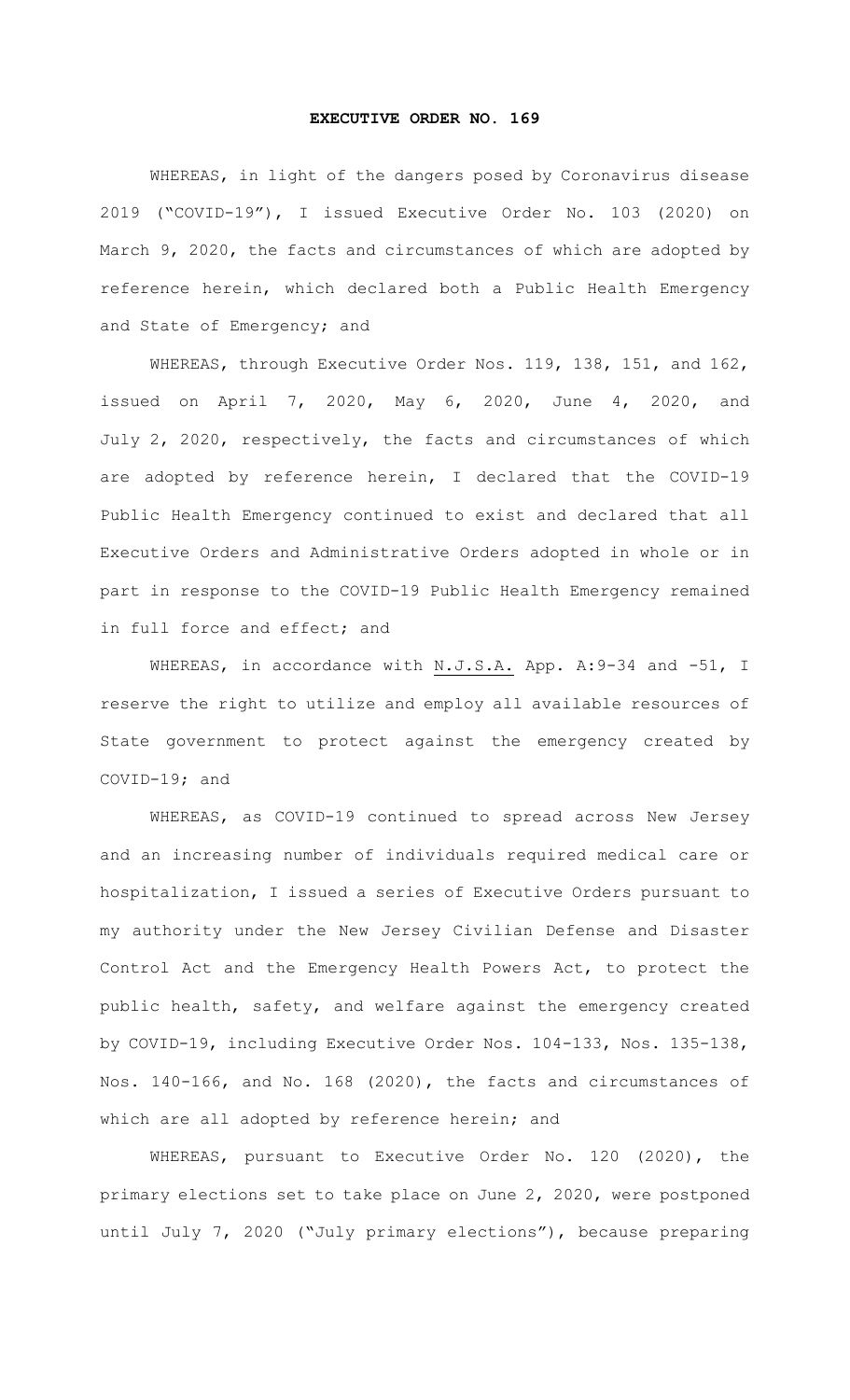for elections to take place in June during the potential height of the COVID-19 emergency would have negatively impacted election officials' preparation efforts; and

WHEREAS, Executive Order No. 144 (2020) extended the deadline to certify election results under N.J.S.A. 19:23-55 by five (5) days in order to account for the revised timeframe that Boards of Elections had to receive vote-by-mail ballots for the July 7 primary elections, thereby extending the certification deadline to July 24, 2020; and

WHEREAS, Executive Order No. 164 (2020) postponed the annual meetings in 2020 for municipal party committees to the first Monday after the July primary election results are certified, and postponed the annual meetings in 2020 for county party committees to the first Tuesday after the July primary election results are certified; and

WHEREAS, the annual municipal party committee meetings and the annual county party committee meetings were postponed for 2020 to allow newly elected and re-elected municipal party committee members and county party committee members to be properly seated during their parties' reorganization meetings; and

WHEREAS, not every county held elections for municipal party committees and county party committees during the July primary elections; and

WHEREAS, for those municipal party committees and county party committees that did not have an election to determine their memberships, there is no need for them to postpone their annual meetings in order to properly seat newly elected and re-elected municipal party committee members and county party committee members; and

2